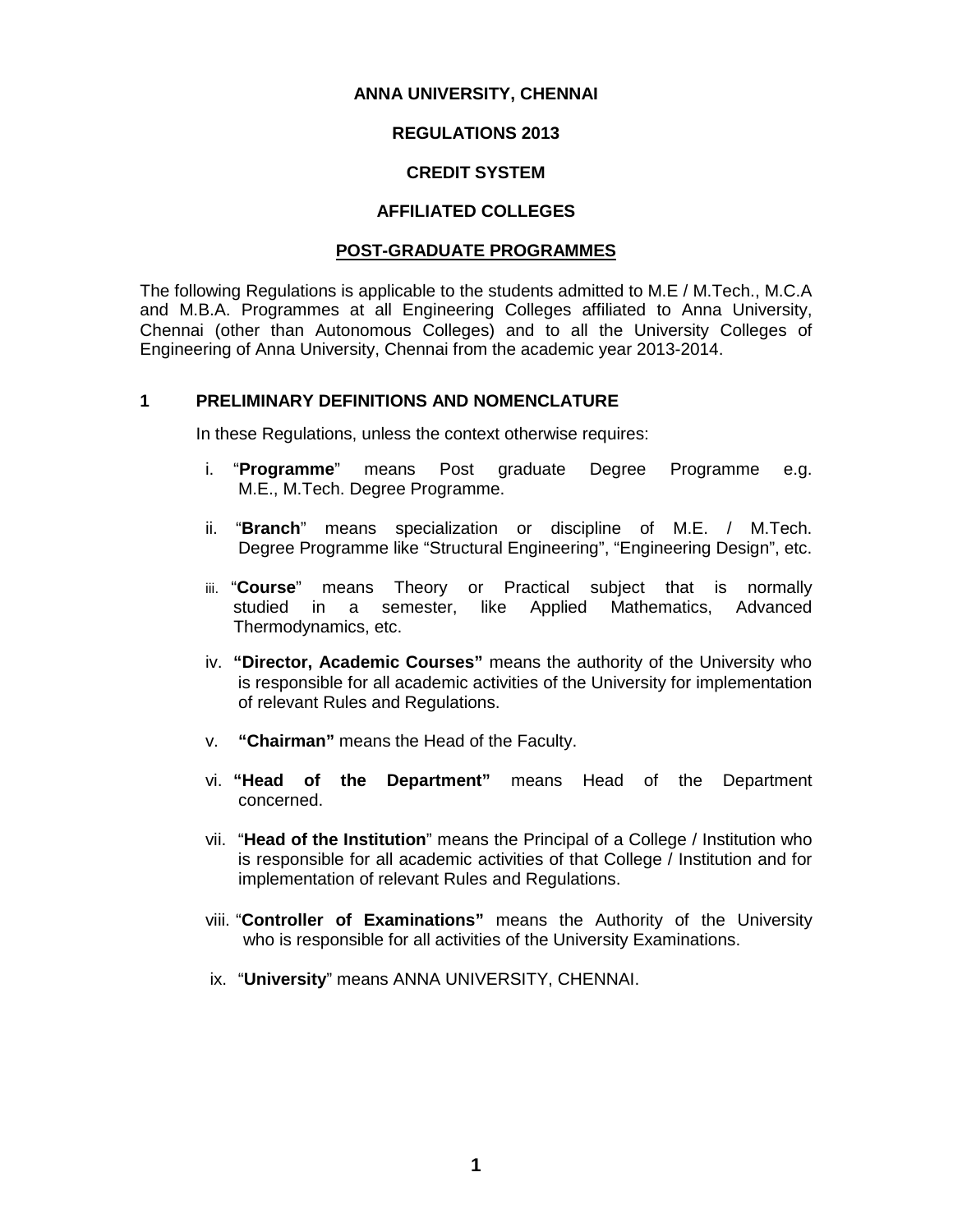## **2 PROGRAMMES OFFERED, MODES OF STUDY AND ADMISSION REQUIREMENTS**

### **2.1 P.G. PROGRAMMES OFFERED:**

- 1. M.E
- 2. M.Tech.
- 3. M.B.A. 4. M.C.A.

## **2.2 MODES OF STUDY:**

### **2.2.1 Full-Time:**

Candidates admitted under 'Full-Time' should be available in the College / Institution during the entire duration of working hours (From Morning to Evening on Full-Time basis) for the curricular, co-curricular and extra-curricular activities assigned to them.

The Full-Time candidates should not attend any other Full-Time programme(s) / course(s) or take up any Full-Time job / Part-Time job in any Institution or Company during the period of the Full-Time programme. Violation of the above rules will result in cancellation of admission to the PG programme.

### **2.2.2 Part-Time – Day Time Mode:**

This mode of study is applicable to those candidates admitted under sponsored category (Teacher candidates only). In this mode of study, the candidates are required to attend classes along with Full-Time students for the required number of courses and complete the programme in three years.

**2.2.3** Conversion from one mode of study to the other is not permitted.

## **2.3 ADMISSION REQUIREMENTS:**

- **2.3.1** Candidates for admission to the first semester of the Post-Graduate Degree Programme shall be required to have passed an appropriate Under-Graduate Degree **Examination of Anna University** or equivalent as specified under qualification for admission as per the Tamil Nadu Common Admission (TANCA) criteria.
- **Note:** TANCA releases the updated criteria during the admissions every academic year. Admission shall be offered only to the candidates who possess the qualification prescribed against each programme. Any other relevant qualification which is not prescribed against each programme shall be considered for equivalence by the committee constituted for the purpose. Admission to such degrees shall be offered only after obtaining equivalence to such degrees.
- **2.3.2** However, the Syndicate of the University may decide to restrict admission in any particular year to candidates having a subset of qualifications prescribed at the time of admission.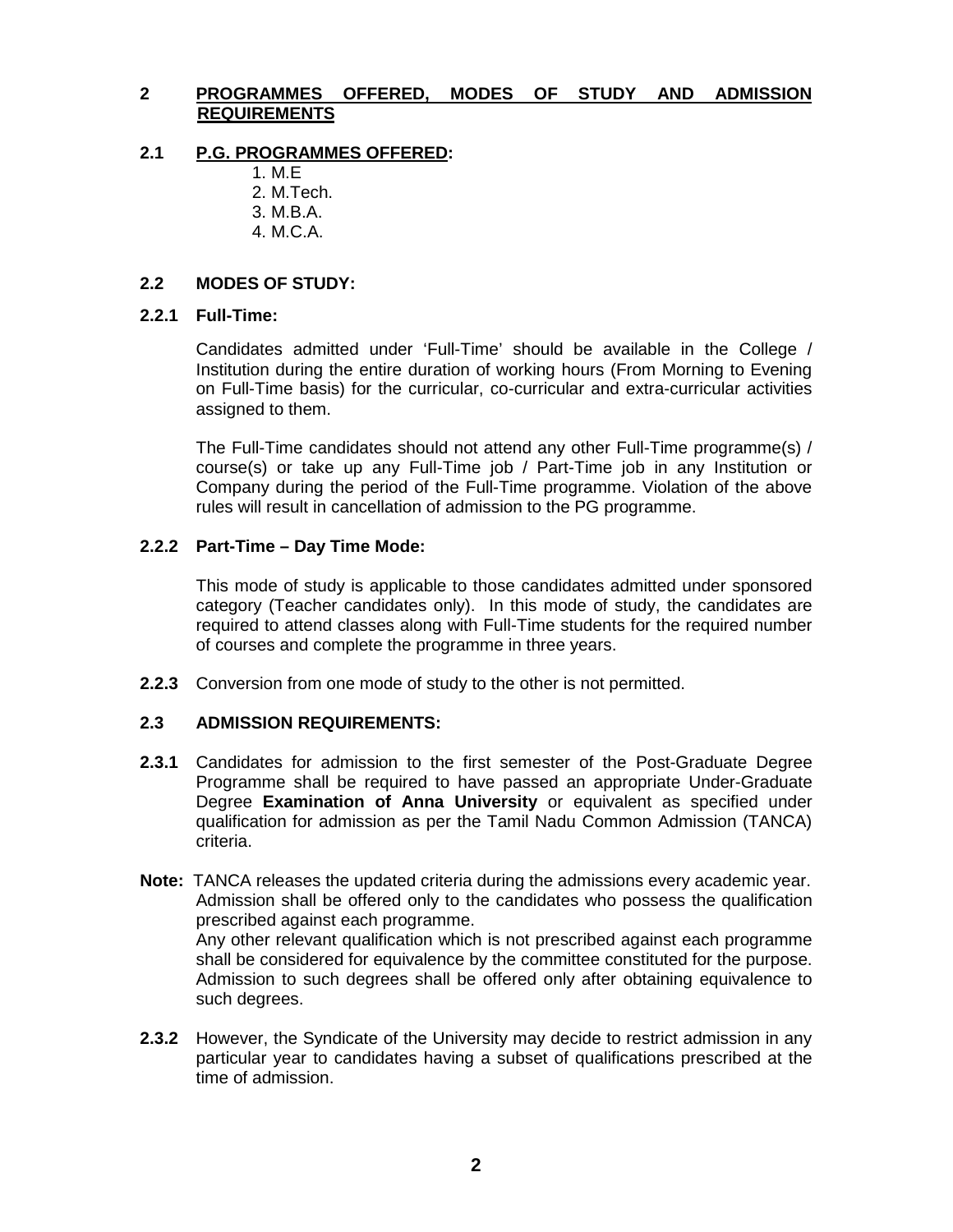- **2.3.3** Notwithstanding the qualifying examination the candidate might have passed, he/she shall have a minimum level of proficiency in the appropriate programme / courses as prescribed by the Syndicate of the University from time to time.
- **2.3.4** Eligibility conditions for admission such as the class obtained, the number of attempts in qualifying examination and physical fitness will be as prescribed by the Syndicate of the University from time to time.
- **2.3.5** All Part-Time (Day-Time mode) candidates should satisfy other conditions regarding Experience, Sponsorship etc. that may be prescribed by the Syndicate from time to time.

## **3 DURATION AND STRUCTURE OF THE PROGRAMMES:**

**3.1** The minimum and maximum period for completion of the P.G. Programmes are given below:

| <b>Programme</b>           | Min. No. of<br><b>Semesters</b> | Max. No. of<br><b>Semesters</b> |
|----------------------------|---------------------------------|---------------------------------|
| M.E. / M.Tech. (Full-Time) |                                 |                                 |
| M.E. / M.Tech. (Part Time) |                                 | 12                              |
| M.C.A. (Full Time)         |                                 | 12                              |
| M.B.A. (Full Time)         |                                 |                                 |
| M.B.A. (Part Time)         |                                 | 12                              |

- **3.2** Every **Programme** will have a curriculum and syllabus consisting of core courses, elective courses and project work. The Programme may also include seminar, practical, practical / Industrial training, Summer project if they are specified in the curriculum.
- **3.3** The Curriculum and Syllabi of all the P.G. Programmes shall be approved by the Academic Council of Anna University. The number of Credits to be earned for the successful completion of the programme shall be as specified in the Curriculum of the respective specialization of the P.G. Programme
- **3.4** Each semester shall normally consist of 90 working days or 350 periods of each 50 minutes duration, for full-time mode of study (400 Periods for M.B.A.) or 200 periods for part-time mode of study. The Head of the Institution shall ensure that every teacher imparts instruction as per the number of periods specified in the syllabus and that the teacher teaches the full content of the specified syllabus for the course being taught. For the purpose of calculation of attendance requirement for writing the end semester examinations (as per clause 9) by students, following method shall be used.

Percentage of Total no. of periods attended in all the courses per semester Attendance = X100 (No.of periods / week as prescribed in the curriculum) x 15 taken together for all courses of the semester

End Semester Examinations conducted by the University will be scheduled after the last working day of the semester.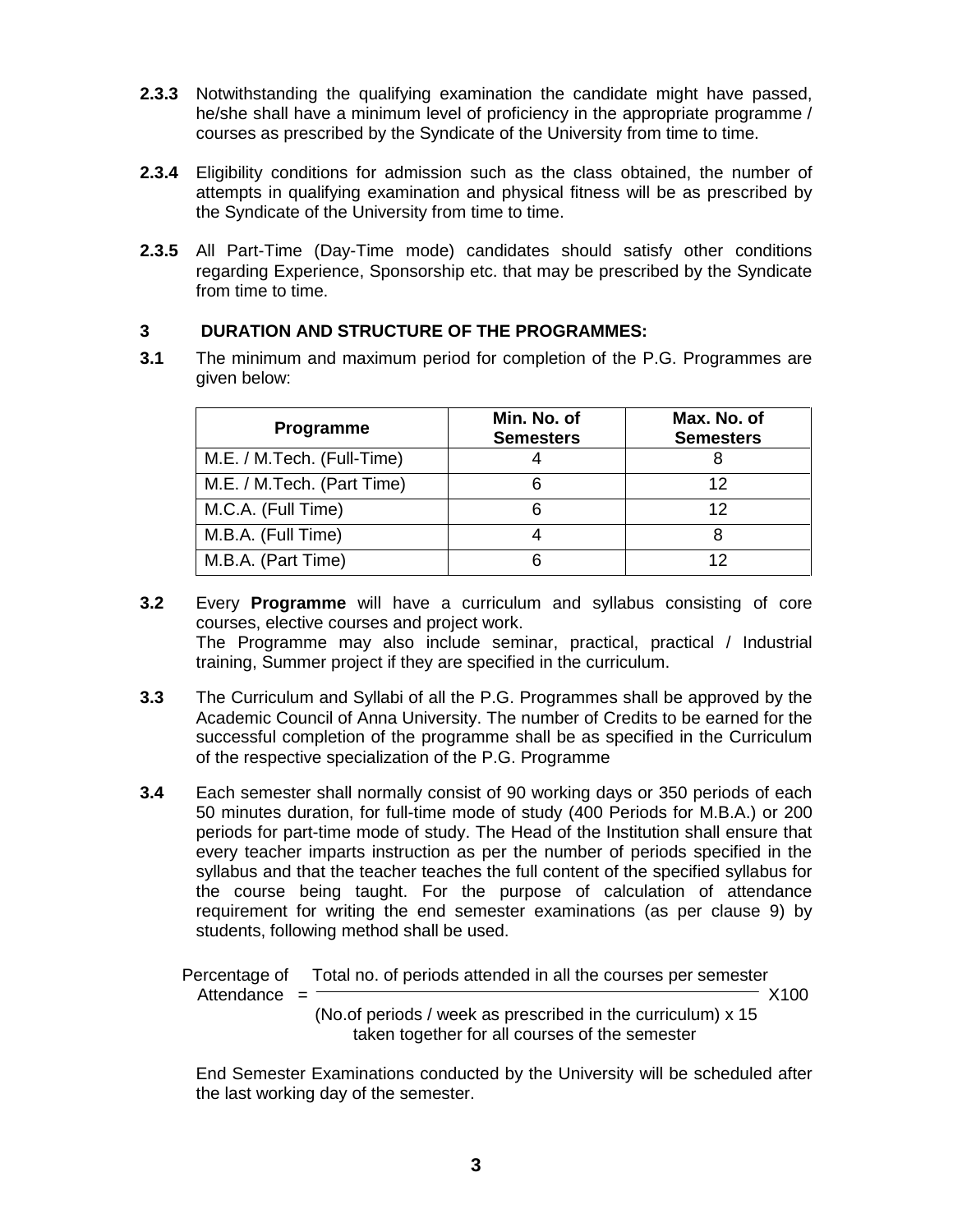**3.5** The minimum prescribed credits required for the award of the degree shall be within the limits specified below:

| <b>PROGRAMME</b> | <b>PRESCRIBED CREDIT RANGE</b> |
|------------------|--------------------------------|
| └ M.E. / M.Tech. |                                |

| ∣ Programme | <b>Prescribed Credits</b> |
|-------------|---------------------------|
|             | 119                       |
| M.B.A.      | 96                        |

- **3.6** Credits will be assigned to the courses for different modes of study as given below:
- **3.6.1** The following will apply to all modes of P.G. Programmes.
	- One credit for each lecture period allotted per week
	- One credit for each tutorial period allotted per week
	- One credit for each seminar/practical session/project work of two periods designed per week (2 credits for 3 or 4 periods of practical).
- **3.6.2** Two weeks of practical training in any industrial / research laboratory correspond to one credit, and is applicable to all modes of study.
- **3.6.3** Practical training or Industrial Training if specified in the Curriculum should be organized by the Head of the Department / Institution for a duration not exceeding 4 weeks.
- **3.6.4** Summer project if specified in the Curriculum, should be organized by the Head of the Department / Institution for a duration not exceeding 6 weeks.
- **3.7** The electives from the curriculum are to be chosen with the approval of the Head of the Department. A candidate may be permitted by the Head of the Department to choose a maximum of two electives from other P.G. Programmes offered in the Department /any other Department of the Institutions during the period of his/her study, provided the Head of the Department offering such course also approves such requests subject to no clash in the time-table for the lecture classes of both departments.
- **3.8** The medium of instruction shall be English for all courses, examinations, seminar presentations and project thesis/dissertation reports.

## **4. PROJECT WORK**

- **4.1** The project work for M.E. / M.Tech. Programmes consist of Phase–I and Phase– II. The Phase–I is to be undertaken during III semester and Phase–II, which is a continuation of Phase–I is to be undertaken during IV semester.
- **4.2** In case of candidates of M.E. / M.Tech. Programmes not completing Phase-I of project work successfully, the candidates can undertake Phase-I again in the subsequent semester. In such cases the candidates can enroll for Phase-II, only after successful completion of Phase-I.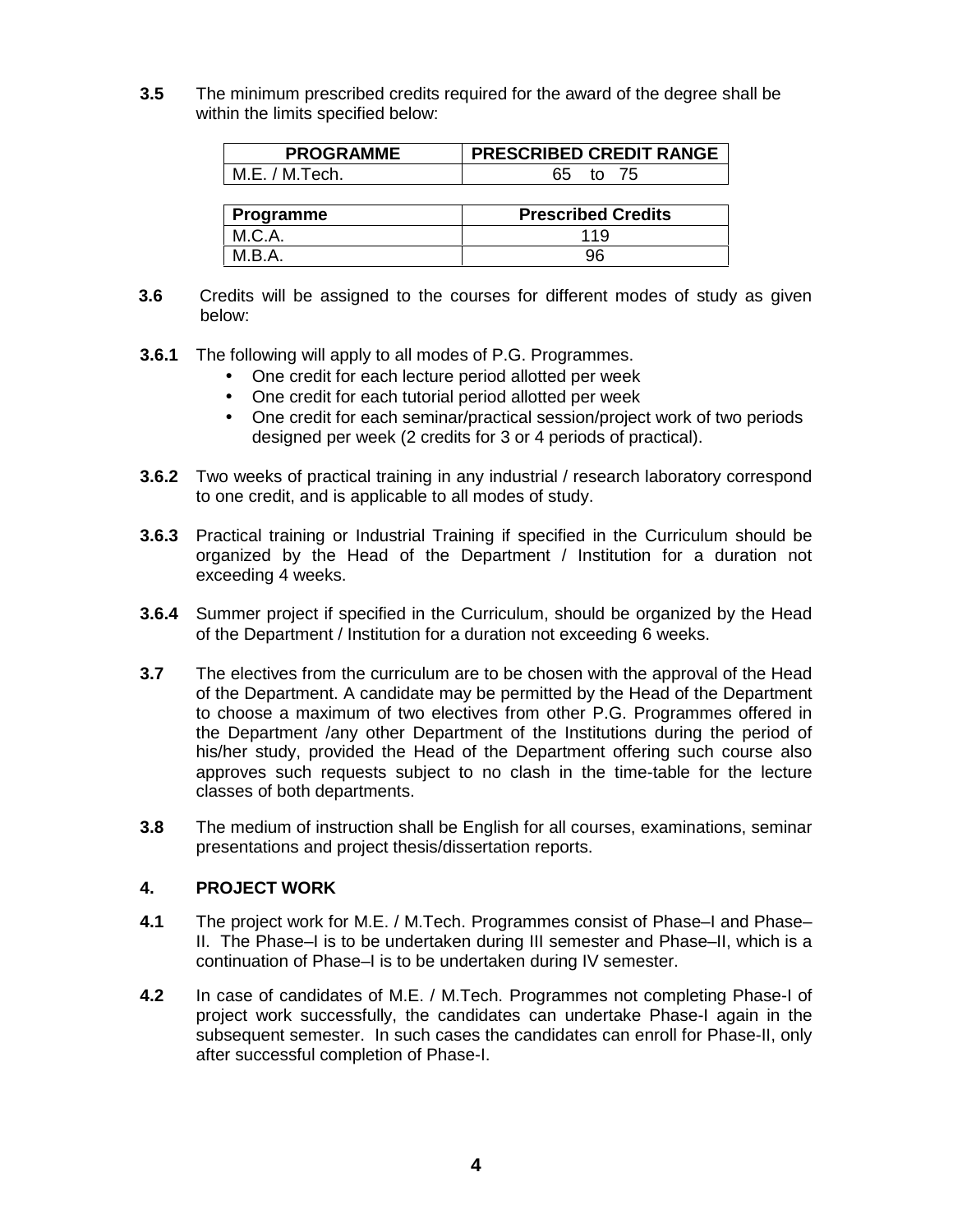- **4.3** Project work shall be carried out under the supervision of a "qualified teacher" in the Department concerned. In this context "qualified teacher" means the faculty member possessing (i) PG degree with a minimum of 3 years experience in teaching or (ii) Ph.D. degree.
- **4.4** A candidate may, however, in certain cases, be permitted to work on projects in an Industrial/Research Organization, on the recommendations of the Head of the Department Concerned. In such cases, the Project work shall be jointly supervised by a supervisor of the department and an expert, as a joint supervisor from the organization and the student shall be instructed to meet the supervisor periodically and to attend the review committee meetings for evaluating the progress.
- **4.5** The Project work (Phase II in the case of M.E/M.Tech.) shall be pursued for a minimum of 16 weeks during the final semester.
- **4.6** The deadline for submission of final Project Report is 60 calendar days from the last working day of the semester in which project / thesis / dissertation is done. However, the Phase-I of the Project work in the case M.E. / M.Tech. Programmes shall be submitted within a maximum period of 30 calendar days from the last working day of the semester as per the academic calendar published by the University.

## **5 EVALUATION OF PROJECT WORK**

The evaluation of Project Work for Phase-I & Phase-II in the case of M.E. / M.Tech. and project work of M.B.A and M.C.A shall be done independently in the respective semesters and marks shall be allotted as per the weightages given in Clause 5.1.

**5.1** There shall be three assessments (each 100 marks) during the Semester by a review committee. The Student shall make presentation on the progress made before the Committee. The Head of the Institution shall constitute the review committee for each branch of study. The total marks obtained in the three assessments shall be reduced to 20 marks and rounded to the nearest integer (as per the Table given below). There will be a vice-voce Examination during End Semester Examinations conducted by a Committee consisting of the supervisor, one internal examiner and one external examiner. The internal examiner and the external examiner shall be appointed by the Controller of Examination. The distribution of marks for the internal assessment and End semester examination is given below:

| Internal Assessment (20<br>Marks) |                                          |                          | <b>End Semester Examination (80 Marks)</b>       |                                      |                      |                        |
|-----------------------------------|------------------------------------------|--------------------------|--------------------------------------------------|--------------------------------------|----------------------|------------------------|
| <b>Review -</b>                   | <b>Review -</b><br>$\mathbf{\mathbf{I}}$ | <b>Review</b><br>$-$ III | <b>Thesis</b><br><b>Submission</b><br>(30 Marks) | Viva – Voce<br>(Rounded to 50 Marks) |                      |                        |
|                                   |                                          |                          | External<br>Examiner                             | Internal<br>Examiner                 | External<br>Examiner | Supervisor<br>Examiner |
| 5                                 | 7.5                                      | 7.5                      | 30                                               | 15                                   | 20                   | 15                     |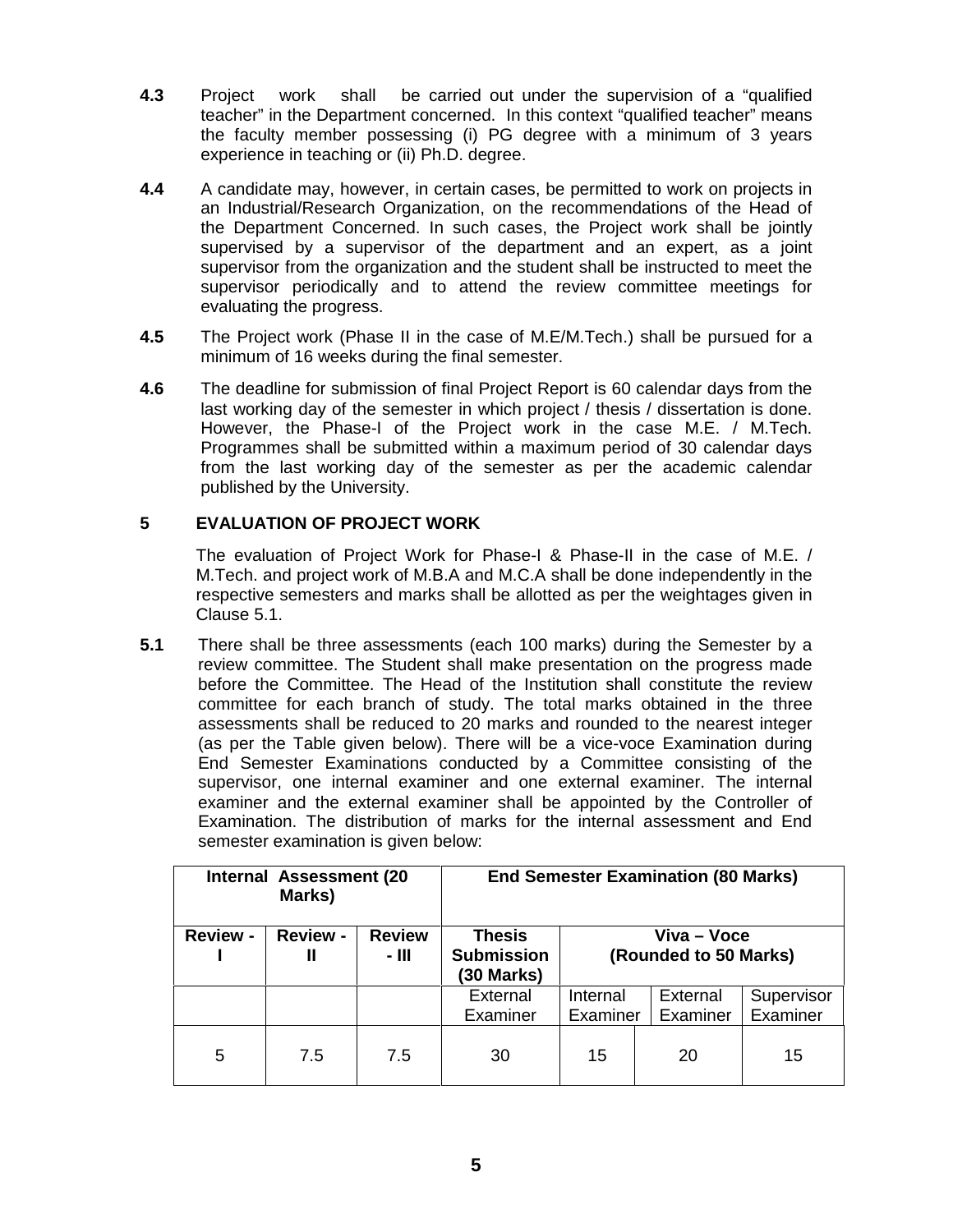- **5.2** The Project Report prepared according to approved guidelines as given by Director, Academic Courses and duly signed by the supervisor(s) and the Head of the Department concerned shall be submitted to the Head of the Institution.
- **5.3** If the candidate fails to obtain 50% of the internal assessment marks in the Phase–I and Phase–II / final project, he/she will not be permitted to submit the report for that particular semester and has to re-enroll for the same in the subsequent semester.

If a candidate fails to submit the project report on or before the specified deadline, he/she is deemed to have failed in the Project Work and shall re-enroll for the same in a subsequent semester. This applies to both Phase–I and Phase–II in the case of M.E. / M.Tech. Project Work and the Final Project work of M.B.A. / M.C.A.

If a candidate fails in the end semester examinations of Phase–I, he/she has to resubmit the Project Report within 30 days from the date of declaration of the results. If he / she fails in the End semester examination of Phase–II of Project work of M.E. / M.Tech. or the Final Project work of M.B.A. / M.C.A, he/she shall resubmit the Project Report within 60 days from the date of declaration of the results. The resubmission of a project report and subsequent viva-voce examination will be considered as reappearance with payment of exam fee. For this purpose the same Internal and External examiners shall evaluate the resubmitted report.

- **5.3.1** A copy of the approved Project Report after the successful completion of viva voce examinations shall be kept in the library of the college / institution.
- **5.3.2** Practical / Industrial Training, Summer Project if specified in the Curriculum shall not exceed the maximum duration of 4 weeks and should be organized by the Head of the Department for every student.
- **5.3.3** At the end of Practical / Industrial Training, Summer Project the candidate shall submit a certificate from the organization where he/she has undergone training and also a brief report. The evaluation for 100 marks will be carried out internally based on this report and a Viva-Voce Examination will be conducted by a Departmental Committee constituted by the Head of the Institution. Certificates submitted by the students shall be attached to the mark list sent by the Head of the Institution to the Controller of Examination.

## **6 CLASS ADVISER**

There shall be a class advisor for each class. The class advisor will be one among the (course-instructors) of the class. He / She will be appointed by the Head of the department concerned. The class advisor is the ex-officio member and the Convener of the class committee. The responsibilities for the class advisor shall be:

- To act as the channel of communication between the HoD and the students of the respective class.
- To collect and maintain various statistical details of students.
- To help the chairperson of the class committee in planning and conduct of the class committee meetings.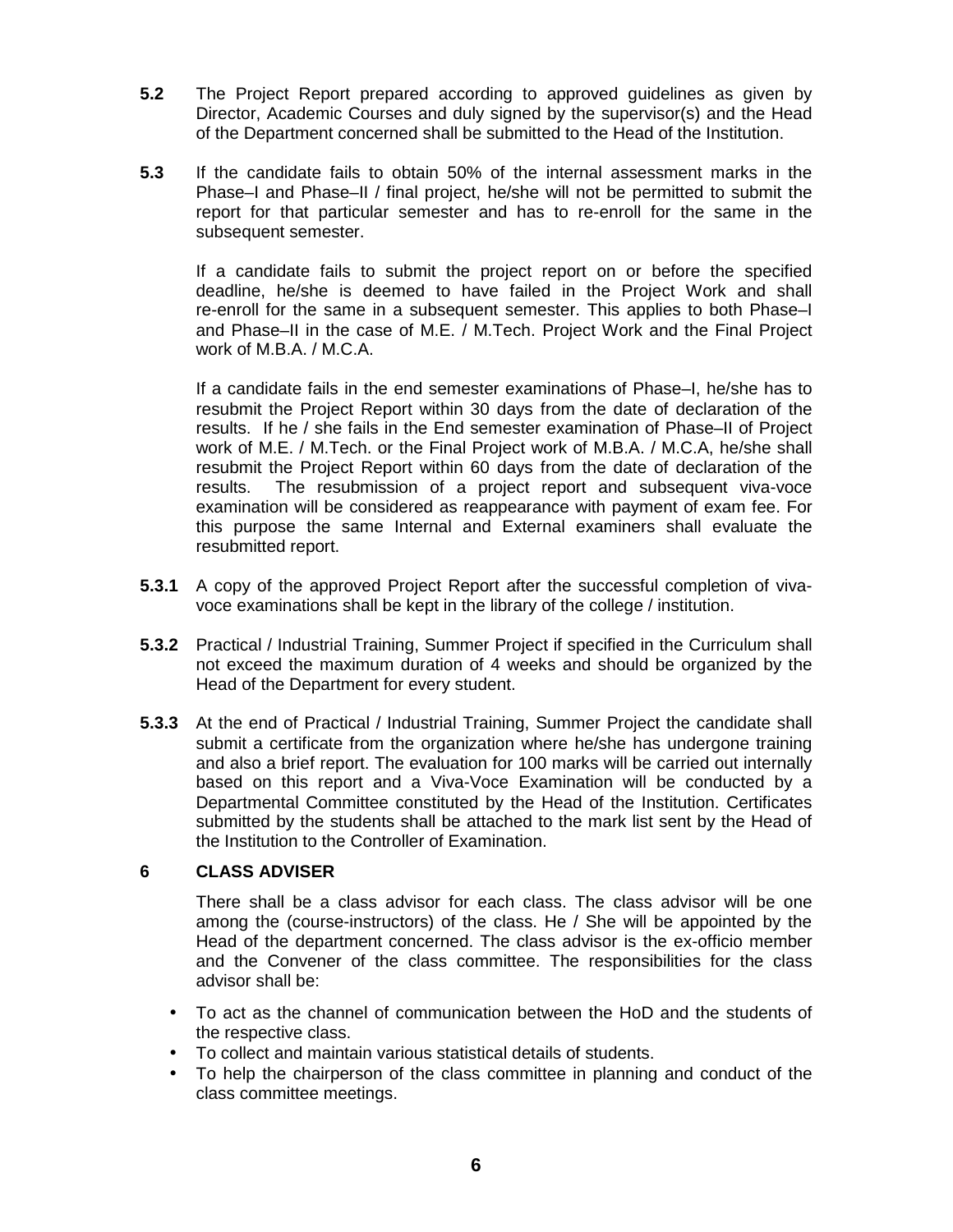- To monitor the academic performance of the students including attendance and to inform the class committee.
- To attend to the students' welfare activities like awards, medals, scholarships and industrial visits.

### **7 CLASS COMMITTEE**

- **7.1** A Class Committee consists of teachers of the concerned class, student representatives and a chairperson who is not teaching the class. It is like the 'Quality Circle' (more commonly used in industries) with the overall goal of improving the teaching-learning process. The functions of the class committee include:
	- Solving problems experienced by students in the class room and in the laboratories.
	- Clarifying the regulations of the programme and the details of rules therein.
	- Informing the student representatives, the "academic schedule" including the dates of assessments and the syllabus coverage for each assessment period.
	- Informing the student representatives, the details of regulations regarding the weightage used for each assessment. In the case of practical courses (laboratory / project work / seminar etc.) the breakup of marks for each experiment/ exercise/ module of work, should be clearly discussed in the class committee meeting and informed to the students.
	- Analyzing the performance of the students of the class after each test and finding the ways and means of improving the Students Performance
	- Identifying the weak students, if any, in any specific subject and requesting the teachers concerned to provide some additional help or guidance or coaching to such weak students as frequently as possible.
- **7.2** The class committee for a class under a particular programme is normally constituted by the Head of the Department. However, if the students of different programmes are mixed in a class, the class committee is to be constituted by the Head of the Institution.
- **7.3** The class committee shall be constituted on the first working day of any semester or earlier.
- **7.4** At least 2 student representatives (usually 1 boy and 1 girl) shall be included in the class committee.
- **7.5** The chairperson of the class committee shall invite the Class adviser(s) and the Head of the Department to the meeting of the class committee.
- **7.6** The Head of the Institution may participate in any class committee of the institution.
- **7.7** The Chairperson of be Class Committee is required to prepare the minutes of every meeting, submit the same to the Head of the Institution within two days of the meeting and arrange to circulate among the concerned students and teachers. If there are some points in the minutes requiring action by the management, the same shall be brought to the notice of the management by the Head of the Institution.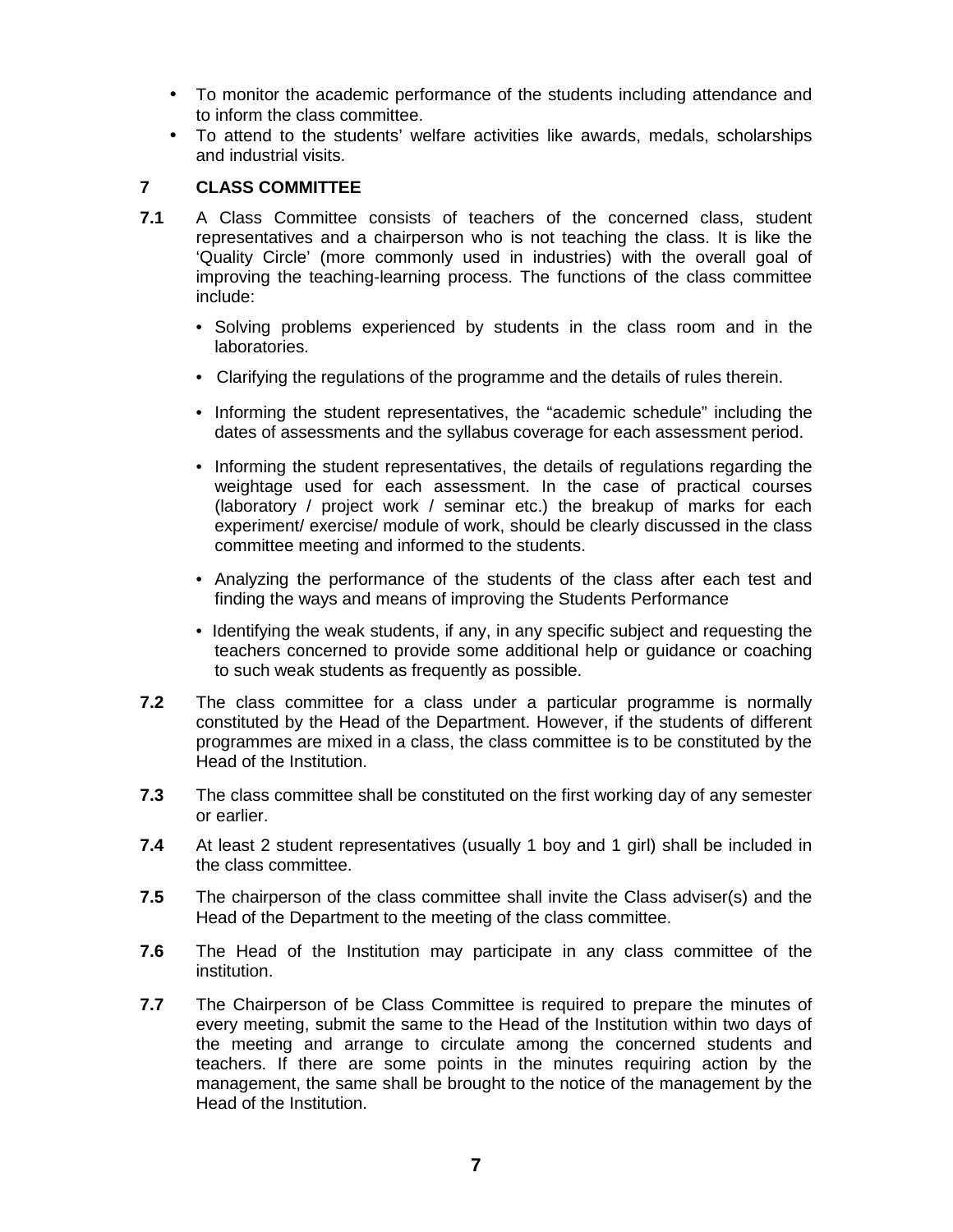**7.8** The first meeting of the class committee shall be held within one week from the date of commencement of the semester in order to inform the students about the nature and weightage of assessments within the framework of the Regulations. Two or three subsequent meetings may be held at suitable intervals. During these meetings the student members, representing the entire class, shall meaningfully interact and express the opinions and suggestions of the class students to improve the effectiveness of the teaching-learning process.

## **8 COURSE COMMITTEE FOR COMMON COURSES**

Each common course offered to more than one group of students shall have a "Course Committee" comprising all the teachers teaching the common course with one of them nominated as Course Coordinator. The nomination of the course Coordinator shall be made by the Head of the Department / Head of the Institution depending upon whether all the teachers teaching the common course belong to a single department or to several departments. The 'Course committee' shall meet as often as possible and ensure uniform evaluation of the tests and arrive at a common scheme of evaluation for the tests. Wherever it is feasible, the course committee may also prepare a common question paper for the Assessment Test(s).

## **9 ATTENDANCE REQUIREMENTS FOR COMPLETION OF A SEMESTER**

**9.1** A candidate who has fulfilled the following conditions shall be deemed to have satisfied the attendance requirements for completion of a semester.

Ideally every student is expected to attend all classes and earn 100% attendance. However in order to allow provision for certain unavoidable reasons such as prolonged hospitalization / accident / specific illness the student is expected to earn a minimum of 75% attendance to become eligible to write the End-Semester Examinations.

Therefore, every student shall secure not less than 75% of overall attendance in that semester as per clause 3.4.

- **9.2** However, a candidate who secures overall attendance between 65% and 74% in that current semester due to medical reasons (prolonged hospitalization / accident / specific illness / participation in sports events) may be permitted to appear for the current semester examinations subject to the condition that the candidate shall submit the medical certificate / sports participation certificate to the Head of the Institution. The same shall be forwarded to the Controller of Examinations for record purposes.
- **9.3** Candidates who could secure less than 65% overall attendance and **Candidates who do not satisfy the clauses 9.1 & 9.2** will not be permitted to write the end semester examination of that current semester and are not permitted to go to next semester. They are required to repeat the incomplete semester in the next academic year.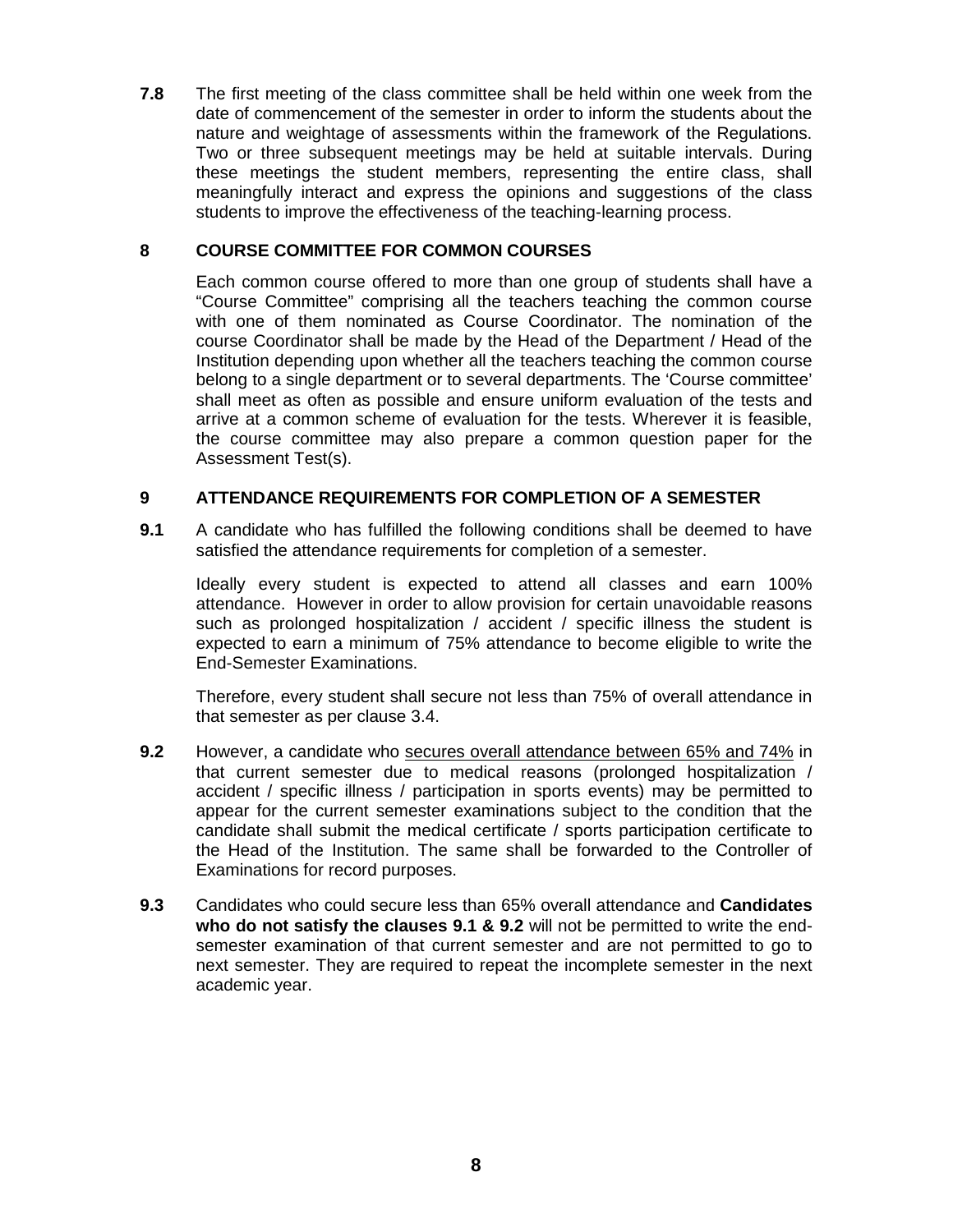## **10 PROCEDURES FOR AWARDING MARKS FOR INTERNAL ASSESSMENT(IA)**

The maximum marks assigned to different courses shall be as given below: Each of the theory and practical courses (including project work) shall carry a maximum of 100 marks of which 20 marks will be through internal assessment and the End Semester Examination (ESE) will carry 80 marks.

**10.1** The marks for the continuous assessment shall be awarded as per the procedure given below:

### **(i) Theory Courses:**

Three tests each carrying 100 marks shall be conducted during the semester by the Department / College concerned. The total marks obtained in all tests put together out of 300, shall be proportionately reduced for 20 marks and rounded to the nearest integer (This also implies equal weightage to all the three tests).

### **(ii) Practical Courses:**

The maximum marks for Internal Assessment shall be 20 in case of practical courses. Every practical exercise / experiment shall be evaluated based on conduct of experiment / exercise and records maintained. There shall be at least one test. The criteria for arriving at the Internal Assessment marks of 20 is as follows: 75 marks shall be awarded for successful completion of all the prescribed experiments done in the Laboratory and 25 marks for the test. The total mark shall be reduced to 20 and rounded to the nearest integer.

### (**iii**) **Theory Courses with Laboratory component:**

The maximum marks for Internal Assessment shall be 20 in case of theory courses with Laboratory component. For a theory course with Laboratory component, there shall be three assessments: the first two assessments (each with a maximum of 100 marks) will be from theory portions and the third assessment (maximum marks 100) will be for laboratory component. The sum of marks of all three assessments shall be reduced to 20 marks and rounded to the nearest integer.

### **(iv) Seminar / Professional Practices / Case Study:**

The seminar / Case study is to be considered as purely INTERNAL (with 100% internal marks only). Every student is expected to present a minimum of 2 seminars per semester before the evaluation committee and for each seminar marks can be equally apportioned. The three member committee appointed by Head of the Institution will evaluate the seminar and at the end of the semester the marks can be consolidated and taken as the final mark. The evaluation shall be based on the seminar paper (40%), presentation (40%) and response to the questions asked during presentation (20%).

**(v)**The Industrial / Practical Training shall carry 100 marks and shall be evaluated through internal assessment only. At the end of Industrial / Practical training / internship / Summer Project, the candidate shall submit a certificate from the organization where he / she has undergone training and a brief report. The evaluation will be made based on this report and a Viva-Voce Examination, conducted internally by a three member Departmental Committee constituted by the Head of the Institution. Certificates submitted by the candidate shall be attached to the mark list sent by the Head of the Department.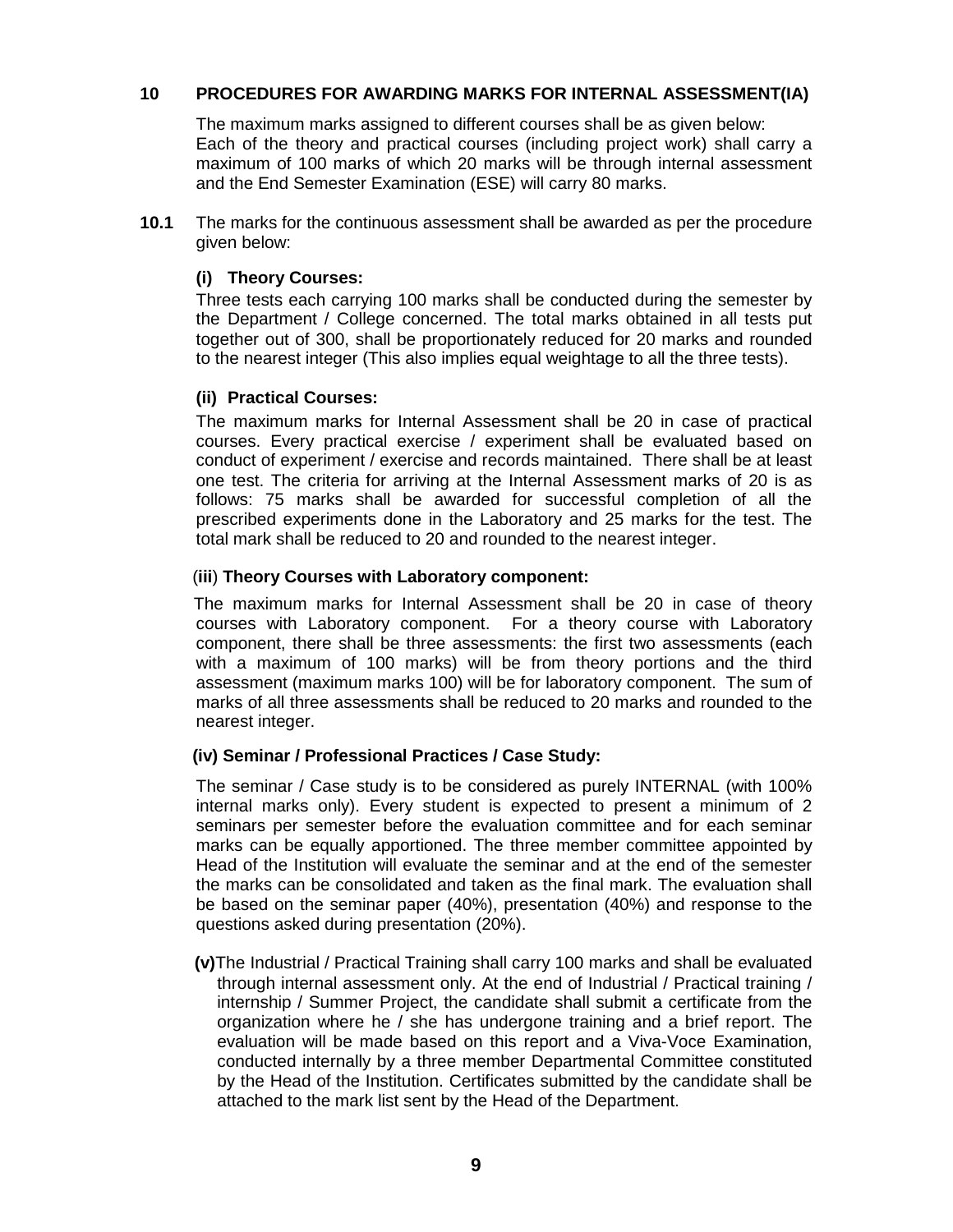- **10.2** Internal marks approved by the Head of the Institution shall be displayed by the respective HODs within 5 days from the last working day.
- **10.3** Every teacher is required to maintain an 'ATTENDANCE AND ASSESSMENT RECORD' which consists of attendance marked in each lecture or practical or project work class, the test marks and the record of class work (topics covered), separately for each course. This should be submitted to the Head of the Department periodically (at least three times in a semester) for checking the syllabus coverage and the records of test marks and attendance. The Head of the department will put his signature and date after due verification. At the end the semester, the record should be verified by the Head of the institution who will keep this document in safe custody (for five years). The university or any inspection team appointed by the University may inspect the records of attendance and assessments of both current and previous semesters.

## **11 REQUIREMENTS FOR APPEARING FOR SEMESTER EXAMINATION**

- **11.1** A candidate shall normally be permitted to appear for the University examinations of the current semester if he/she has satisfied the semester completion requirements as per clause 9.1 & 9.2 and has registered for examination in all courses of the current semester.
- **11.2** Further, registration is mandatory for all the courses in the current semester as well as for arrear(s) course(s) for the university examinations failing which, the candidate will not be permitted to move to the higher semester.
- **11.3** A student who has passed all the courses prescribed in the curriculum for the award of the degree shall not be permitted to re-enroll to improve his/her marks in a course or the aggregate marks / CGPA.

## **12 UNIVERSITY EXAMINATIONS**

**12.1** There shall be an End- Semester Examination of 3 hours duration in each lecture based course.

The examinations shall ordinarily be conducted between October and December during the odd semesters and between April and June in the even semesters.

For the practical examinations (including project work), both internal and external examiners shall be appointed by the University.

## **12.2 WEIGHTAGE**

The following will be the weightage for different courses.

| i) Lecture or Lecture cum Tutorial based course: |  |     |  |
|--------------------------------------------------|--|-----|--|
| <b>Internal Assessment</b><br>20%                |  |     |  |
| End Semester Examination -                       |  | 80% |  |
|                                                  |  |     |  |
| ii) Laboratory based courses                     |  |     |  |
| <b>Internal Assessment</b>                       |  | 20% |  |
| <b>End Semester Examination</b>                  |  | 80% |  |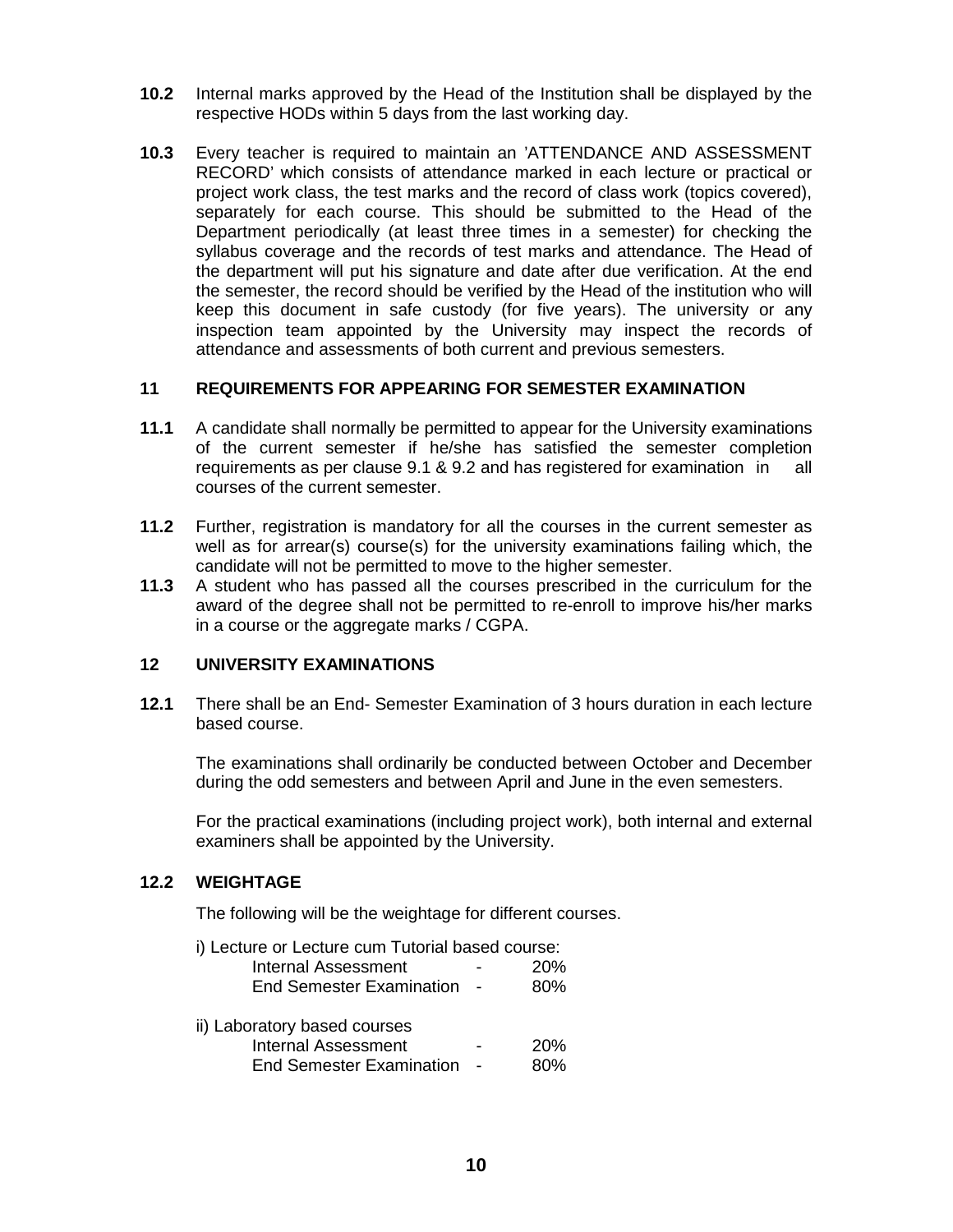| iii) Project work   |                          |            |  |
|---------------------|--------------------------|------------|--|
| Internal Assessment | $\overline{\phantom{a}}$ | <b>20%</b> |  |

| <b>Evaluation of Project Report</b> |   |                 |  |
|-------------------------------------|---|-----------------|--|
| by external examiner                | - | 30 <sup>%</sup> |  |
| Viva-Voce Examination               | - | 50%             |  |

iv) Practical training / summer project / seminar Internal Assessment - 100%

## **13 PASSING REQUIREMENTS**

- **13.1** A candidate who secures not less than 50% of total marks prescribed for the course with a minimum of 50% of the marks prescribed for each of the course of the End-Semester University Examination in both theory and practical courses shall be declared to have passed in the course and acquired the relevant number of credits.
- **13.2** If the candidate fails to secure a pass in a particular course as per clause 13.1, it is mandatory that the candidate shall register and re-appear for the examination in that course during the subsequent semester when examination is conducted for that course. Further, the candidate should continue to enroll and reappear for the examination till a **pass** is secured in such arrear course.
- **13.3** The internal assessment marks obtained by the candidate in the first appearance shall be retained and considered valid for all subsequent attempts till the candidate secure a pass. However, from the third attempt onwards if a candidate fails to obtain pass marks  $(IA + End$  Semester Examination) as per clause 13.1, then the candidate shall be declared to have passed the examination if he/she secure a minimum of 50% marks prescribed for the university end semester examinations alone.

## **14 ELIGIBILITY FOR THE AWARD OF THE DEGREE**

- 14.1 A student shall be declared eligible for the award of the degree if he/she has:
	- (i) Successfully passed all the courses as specified in the curriculum corresponding to his/her programme within the stipulated period. (as per clause 3.1)
	- (ii) No disciplinary action is pending against him/her.
	- (iii) The award of the degree must have been approved by the syndicate.
	- (iv) Successfully completed any additional courses prescribed by the Director, Academic Courses

## **15 AWARD OF LETTER GRADES**

**15.1** All assessments of a course will be done on absolute marks basis. However, for the purpose of reporting the performance of a candidate, letter grades, each carrying certain points specified, will be awarded as per the range of total marks (out of 100) obtained by the candidate (Regular or Arrear), as detailed below: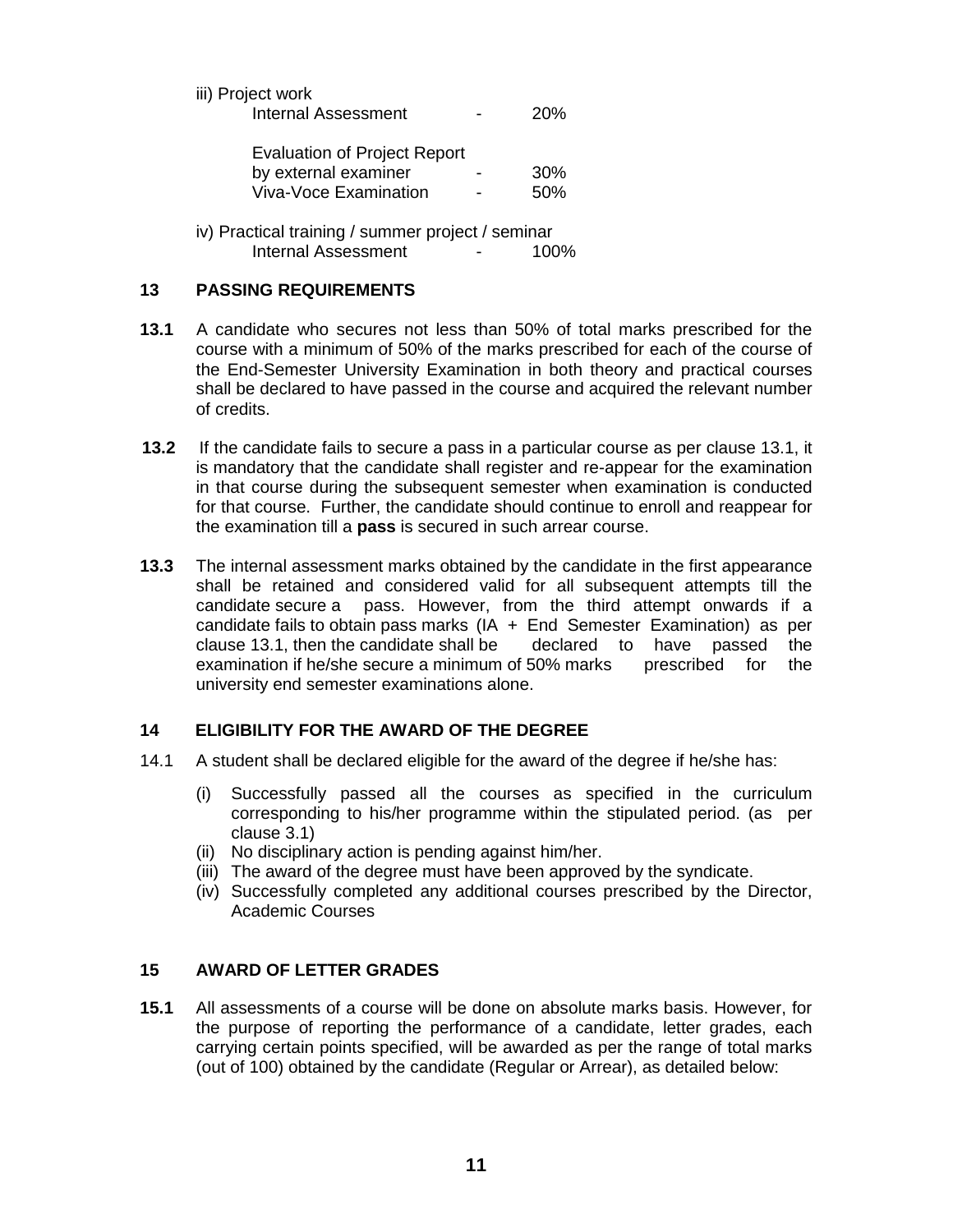| Letter grade | <b>Grade Points</b> | <b>Marks Range</b>                  |  |
|--------------|---------------------|-------------------------------------|--|
| S            | 10                  | $91 - 100$                          |  |
| Α            | 9                   | $81 - 90$                           |  |
| B            | 8                   | $71 - 80$                           |  |
| С            |                     | $61 - 70$                           |  |
| D            | 6                   | $57 - 60$                           |  |
| E            | 5                   | $50 - 56$                           |  |
| U            | 0                   | < 50                                |  |
|              | (or                 | 50, but not satisfying clause 13.1) |  |
| W            | O                   |                                     |  |

A student is deemed to have passed and acquired the corresponding credits in a particular course if he / she **obtained** any one of the following grades: "S", "A", "B", "C", "D", "E".

**'SA'** denotes shortage of attendance (as per Clause 6) and hence prevented from writing end semester examination. 'SA' will appear only in the result sheet.

**'U'** denotes Reappearance (RA) is required for the examination in that particular course**. 'W'** denotes withdrawal from exam for the particular course.

(The grades U and W will figure both in Mark Sheet as well as in Result Sheet)

## **15.2 GRADE SHEET**

After results are declared, Grade Sheets will be issued to each student which will contain the following details:

- The college in which the candidate has studied.
- The list of courses enrolled during the semester and the grades scored.
- The Grade Point Average (GPA) for the semester and
- The Cumulative Grade Point Average (CGPA) of all courses enrolled from first semester onwards.

GPA for a semester is the ratio of the sum of the products of the number of credits for courses acquired and the corresponding points to the sum of the number of credits for the courses acquired in the semester. CGPA will be calculated in a similar manner, considering all the courses registered from first semester.

$$
C_i GP_i
$$
\n
$$
C_i GP_i
$$
\n
$$
I = 1
$$
\n
$$
C_i
$$
\n
$$
I = 1
$$
\n
$$
C_i
$$
\n
$$
I = 1
$$

where

**C<sup>i</sup>** is the number of credits assigned to the course

**GP**<sup>i</sup> is the Grade point corresponding to the grade obtained for each Course **n** is number of all Courses successfully cleared during the particular semester in the case of GPA and during all the semesters in the case of **CGPA.**

**"U", "I"** and **"W"** grades will be excluded for calculating GPA and CGPA.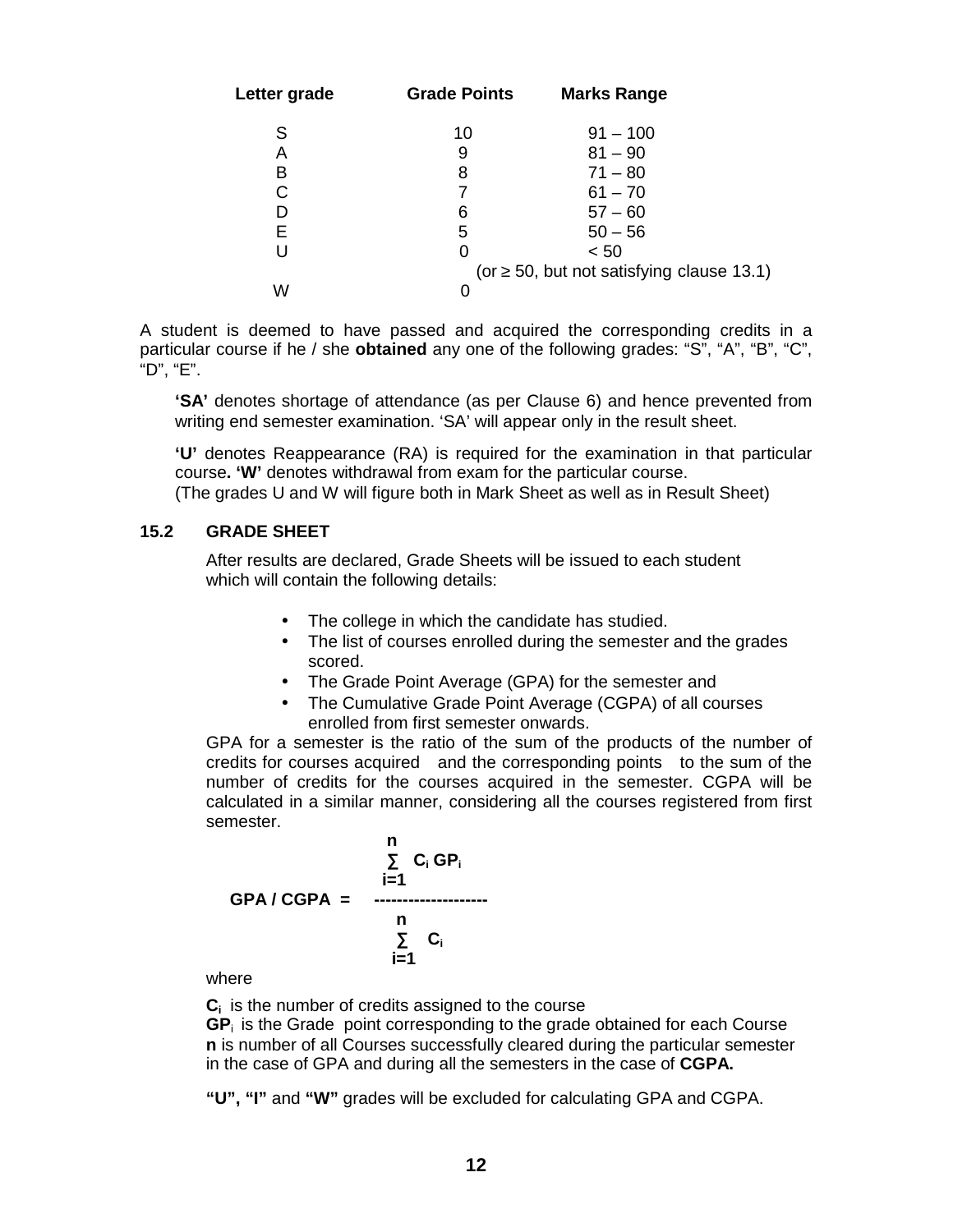## **16 CLASSIFICATION OF THE DEGREE AWARDED**

## **16.1 FIRST CLASS WITH DISTINCTION:**

A candidate who satisfies the following conditions shall be declared to have passed the examination in **First class with Distinction**:

### **M.E. / M.Tech. M.B.A.(Full Time)**

- Should have passed the End semester examination in all the courses of all the four semesters in his/her **First Appearance** within two years. Withdrawal from examination (vide Clause 17) will not be considered as an appearance. One year authorized break of study (if availed of) is permitted in addition to two years for award of First class with Distinction.
- Should have secured a CGPA of not less than 8.50

### **M.E. / M.Tech. M.B.A.(Part Time) and M.C.A (Full Time)**

- Should have passed the End semester examination in all the courses of all the six semesters in his/her **First Appearance** within three years. Withdrawal from examination (vide Clause 17) will not be considered as an appearance. One year authorized break of study (if availed of) is permitted in addition to three years for award of First class with Distinction.
- Should have secured a CGPA of not less than 8.50.

## **16.2 FIRST CLASS:**

A candidate who satisfies the following conditions shall be declared to have passed the examination in **First class**:

### **M.E. / M.Tech. M.B.A.(Full Time)**

- Should have passed the End semester examination in all the courses of all the four semesters within three years. One year authorized break of study (if availed of) or prevention from writing the End Semester examination due to lack of attendance (if applicable) is included in the three years.
- Should have secured a CGPA of not less than 6.50.

## **M.E. / M.Tech. M.B.A. (Part Time) and M.C.A (Full Time)**

- Should have passed the End semester examination in all the courses of all the six semesters within four years. One year authorized break of study (if availed of) or prevention from writing the End Semester examination due to lack of attendance (if applicable) is included in the four years.
- Should have secured a CGPA of not less than 6.50.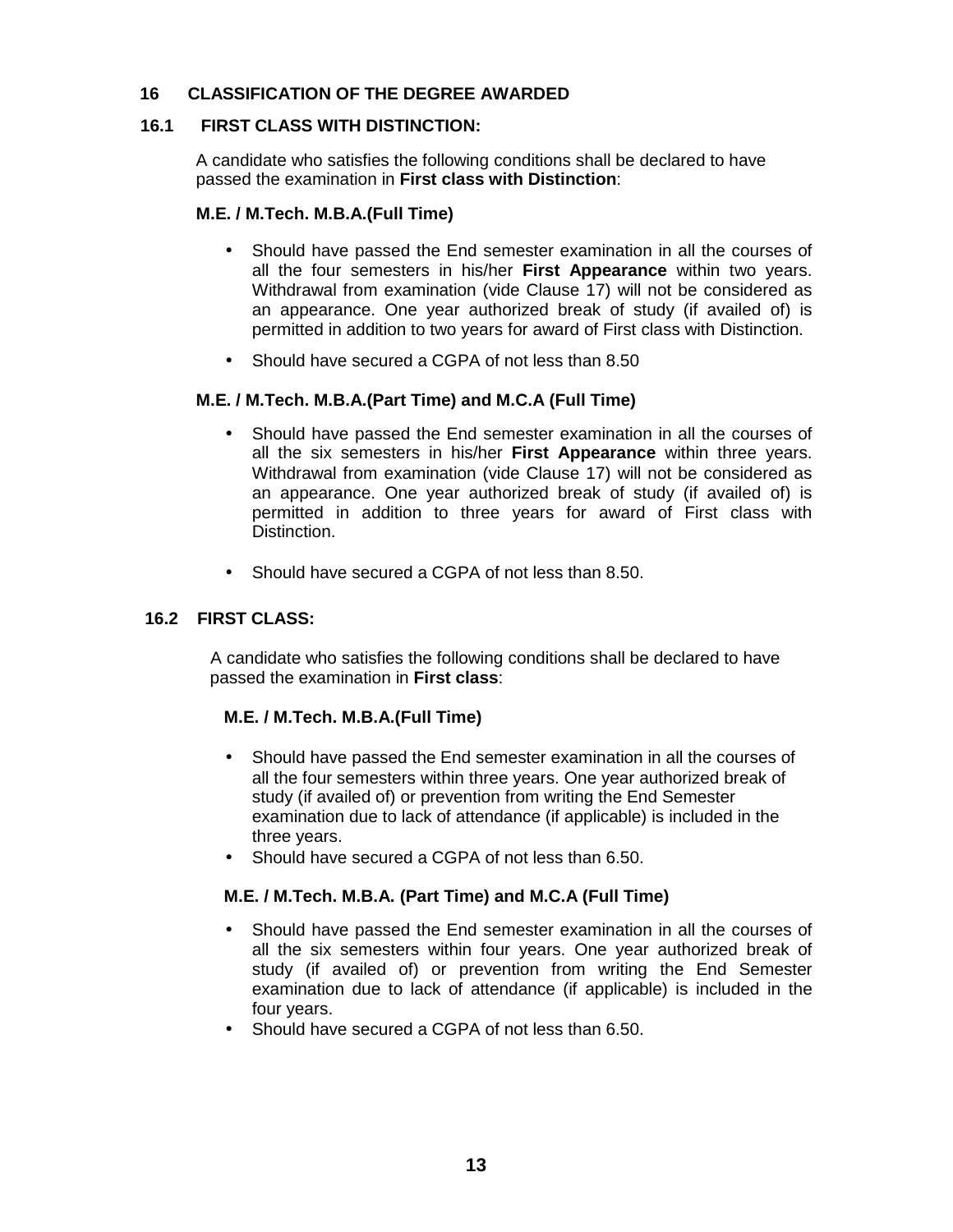### **16.3 SECOND CLASS:**

All other candidates (not covered in clauses 16.1 and 16.2) who qualify for the award of the degree **(**vide Clause 14) shall be declared to have passed the examination in **Second Class**.

**16.4.** A candidate who is absent in semester examination in a course / project work after having registered for the same shall be considered to have appeared in that examination for the purpose of classification.

### **16.5 Photocopy** / **Revaluation**

A candidate can apply for photocopy of his/her semester examination answer paper in a theory course, within 2 weeks from the declaration of results, on payment of a prescribed fee through proper application to the Controller of Examinations through the Head of Institutions. The answer script is to be valued and justified by a faculty member, who handled the subject and recommend for revaluation with breakup of marks for each question. Based on the recommendation, the candidate can register for the revaluation through proper application to the Controller of Examinations. The Controller of Examinations will arrange for the revaluation and the results will be intimated to the candidate concerned through the Head of the Institutions. Revaluation is not permitted for practical courses and for project work.

A candidate can apply for revaluation of answer scripts for not exceeding 5 subjects at a time.

#### **16.6 Review**

Candidates not satisfied with Revaluation can apply for Review of his/ her examination answer paper in a theory course, within the prescribed date on payment of a prescribed fee through proper application to Controller of Examination through the Head of the Institution.

Candidates applying for Revaluation only are eligible to apply for Review.

### **17 PROVISION FOR WITHDRAWAL FROM EXAMINATION:**

A candidate may for valid reasons and on prior application, be granted permission to withdraw from appearing for the examination of any one course or consecutive examinations of more than one course in a semester examination.

- 17.1 Such withdrawal shall be permitted only once during the entire period of study of the degree programme.
- 17.2 Withdrawal application is valid only if it is made within 10 days prior to the commencement of the examination in that course or courses and recommended by the Head of the Institution and approved by the Controller of Examinations.
- 17.3 Notwithstanding the requirement of mandatory TEN days notice, applications for withdrawal for special cases under extraordinary conditions will be considered on the merit of the case.
- 17.4 Withdrawal shall not be construed as an appearance for the eligibility of a candidate for First Class with Distinction. Withdrawal is not permitted in the final semester.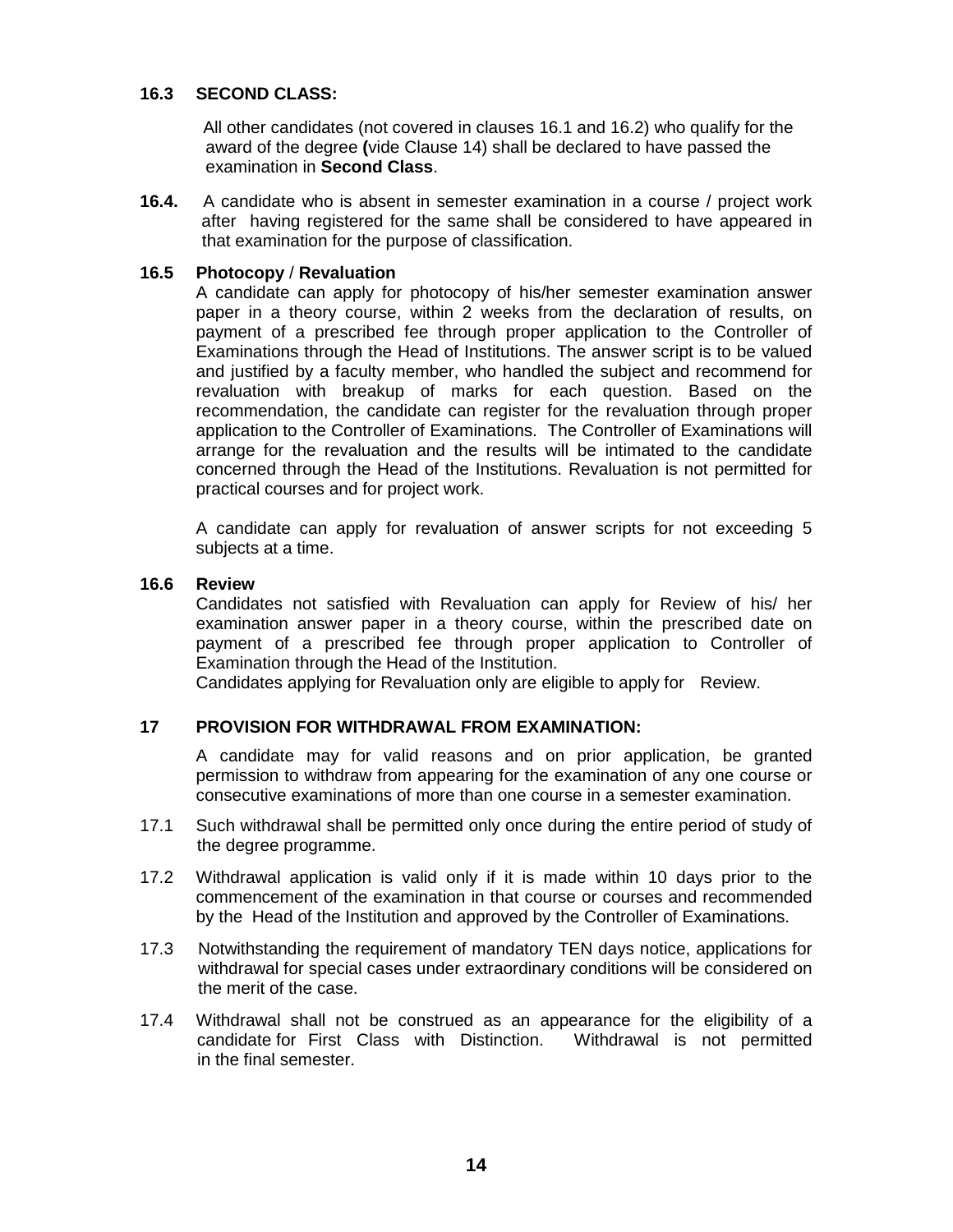- 17.5 Withdrawal from the End semester examination is **NOT** applicable to arrears subjects of previous semesters
- 17.6 The candidate shall reappear for the withdrawn courses during the examination conducted in the subsequent semester.

## **18 AUTHORIZED BREAK OF STUDY FROM A PROGRAMME**

- 18.1 Break of Study shall be granted only once for valid reasons for a maximum of one year during the entire period of study of the degree programme. However, in extraordinary situation the candidate may apply for additional break of study not exceeding another one year by paying prescribed fee for break of study. If a candidate intends to temporarily discontinue the programme in the middle of the semester for valid reasons, and rejoin the programme in a subsequent year, permission may be granted based on the merits of the case provided he / she applies to the **Director, Student Affairs** in advance, but not later than the last date for registering for the end semester examination of the semester in question, through the Head of the Institution stating the reasons therefor and the probable date of rejoining the programme.
- 18.2 The candidates permitted to rejoin the programme after break of study / prevention due to lack of attendance, shall be governed by the Curriculum and Regulations in force at the time of rejoining. The students rejoining in new Regulations shall apply to the Director, Academic Courses in the prescribed format through Head of the Institution at the beginning of the readmitted semester itself for prescribing additional courses, if any, from any semester of the regulations in-force, so as to bridge the curriculum in-force and the old curriculum.
- 18.3 The authorized break of study (for a maximum of one year) will not be counted for the duration specified for passing all the courses for the purpose of classification. (vide Clause 16.1). However, additional break of study granted will be counted for the purpose of classification.
- 18.4 The total period for completion of the Programme reckoned from, the commencement of the first semester to which the candidate was admitted shall not exceed the maximum period specified in clause 3.1 irrespective of the period of break of study (vide clause 18.1) in order that he/she may be eligible for the award of the degree.
- 18.5 If any student is detained for want of required attendance, the period spent in that semester shall not be considered as authorized 'Break of Study' is not applicable for this case.

### **19 DISCIPLINE**

19.1 Every student is required to observe disciplined and decorous behavior both inside and outside the college and not to indulge in any activity which will tend to bring down the prestige of the University / College. The Head of Institution shall constitute a disciplinary committee consisting of Head of Institution, Two Heads of Department of which one should be from the faculty of the student, to enquire into acts of indiscipline and notify the University about the disciplinary action recommended for approval. In case of any serious disciplinary action which leads to suspension or dismissal, then a committee shall be constituted including one representative from Anna University, Chennai. In this regard, the member will be nominated by the University on getting information from the Head of the Institution.